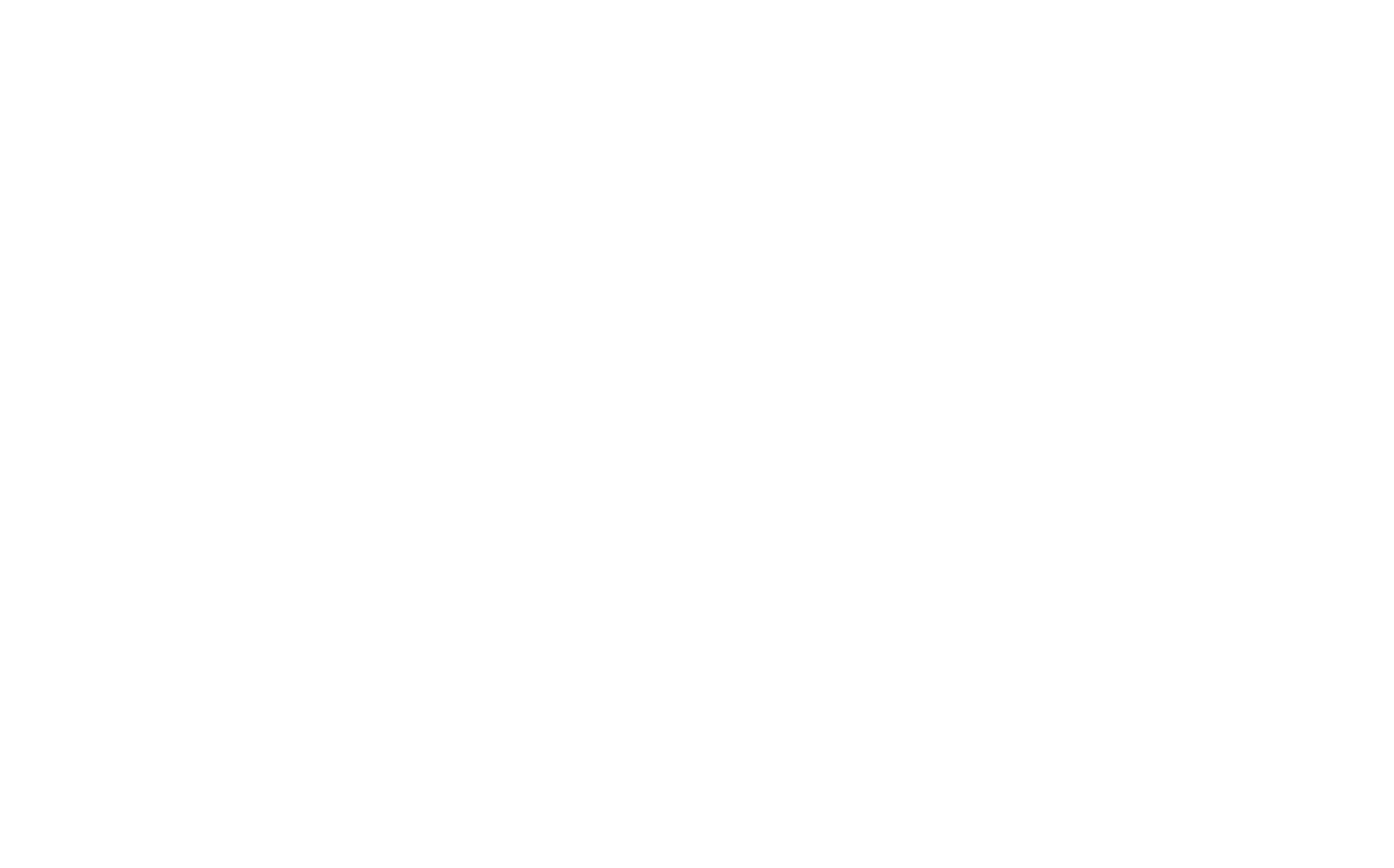## CONSEJO PROVINCIAL DE ECUCACION FECHA DE EMISION: 06/12/2021 JUNTA DE CLASIFICACION DE EDUCACION PRIMARIA

LISTADO DEFINITIVO DOC.TIT.EN CONDICIONES DE ASC.POR LOCALIDAD A¥O 2022.

| ÚÄÄÄÄÄÄÄÄÄÄÄÄÄÄÄÄÄÄÄÄÄÄÄÄÄÄÄÄÄÄÄÄÄÄ<br><sup>3</sup> Local i dad: Peri to Moreno<br><sup>3</sup> VICEDI RECTORES CON 3 A¥OS EN CONDICIONES DE ACCEDER A LA DIRECCION |  |  |  |                                                                                                                                                                                                                                                                                                                                                                                                                                     |  |
|---------------------------------------------------------------------------------------------------------------------------------------------------------------------|--|--|--|-------------------------------------------------------------------------------------------------------------------------------------------------------------------------------------------------------------------------------------------------------------------------------------------------------------------------------------------------------------------------------------------------------------------------------------|--|
|                                                                                                                                                                     |  |  |  | Nro Apellido y Nombre Tit A.P. --- SERVICIOS DOCENTES --- ANT. CUL. RESI. M.A. ATP O.T. PUBL - ACTIVIDADES -C.C. J.E. OTRO S.D.I. PUNT.Establecimiento Titular<br>Ord M.A/E Vic Dir Sup S.T. Voc D.N.Asis Dict Loc Prov Na/In ALD                                                                                                                                                                                                   |  |
|                                                                                                                                                                     |  |  |  |                                                                                                                                                                                                                                                                                                                                                                                                                                     |  |
|                                                                                                                                                                     |  |  |  | No Apellido y Nombre Tit A.P. -- SERVICIOS DOCENTES --- ANT. CUL. RESI. M.A. ATP 0.T. PUBL - ACTIVIDADES -C.C. J.E. OTRO S.D.I. PUNT.Establecimiento Titular<br>Ord M.A/E Vic Dir Sup S.T. Voc D.N.Asis Dict Loc. Prov.Na/In ALDP                                                                                                                                                                                                   |  |
|                                                                                                                                                                     |  |  |  | $\begin{tabular}{cccccccc} \textbf{1} & \textbf{1} & \textbf{1} & \textbf{1} & \textbf{1} & \textbf{1} & \textbf{1} & \textbf{1} & \textbf{1} & \textbf{1} & \textbf{1} & \textbf{1} & \textbf{1} & \textbf{1} & \textbf{1} & \textbf{1} & \textbf{1} & \textbf{1} & \textbf{1} & \textbf{1} & \textbf{1} & \textbf{1} & \textbf{1} & \textbf{1} & \textbf{1} & \textbf{1} & \textbf{1} & \textbf{1} & \textbf{1} & \textbf{1} & \$ |  |
|                                                                                                                                                                     |  |  |  |                                                                                                                                                                                                                                                                                                                                                                                                                                     |  |

## PAGINA: 1<br>FECHA DE EMISION: 06/12/2021